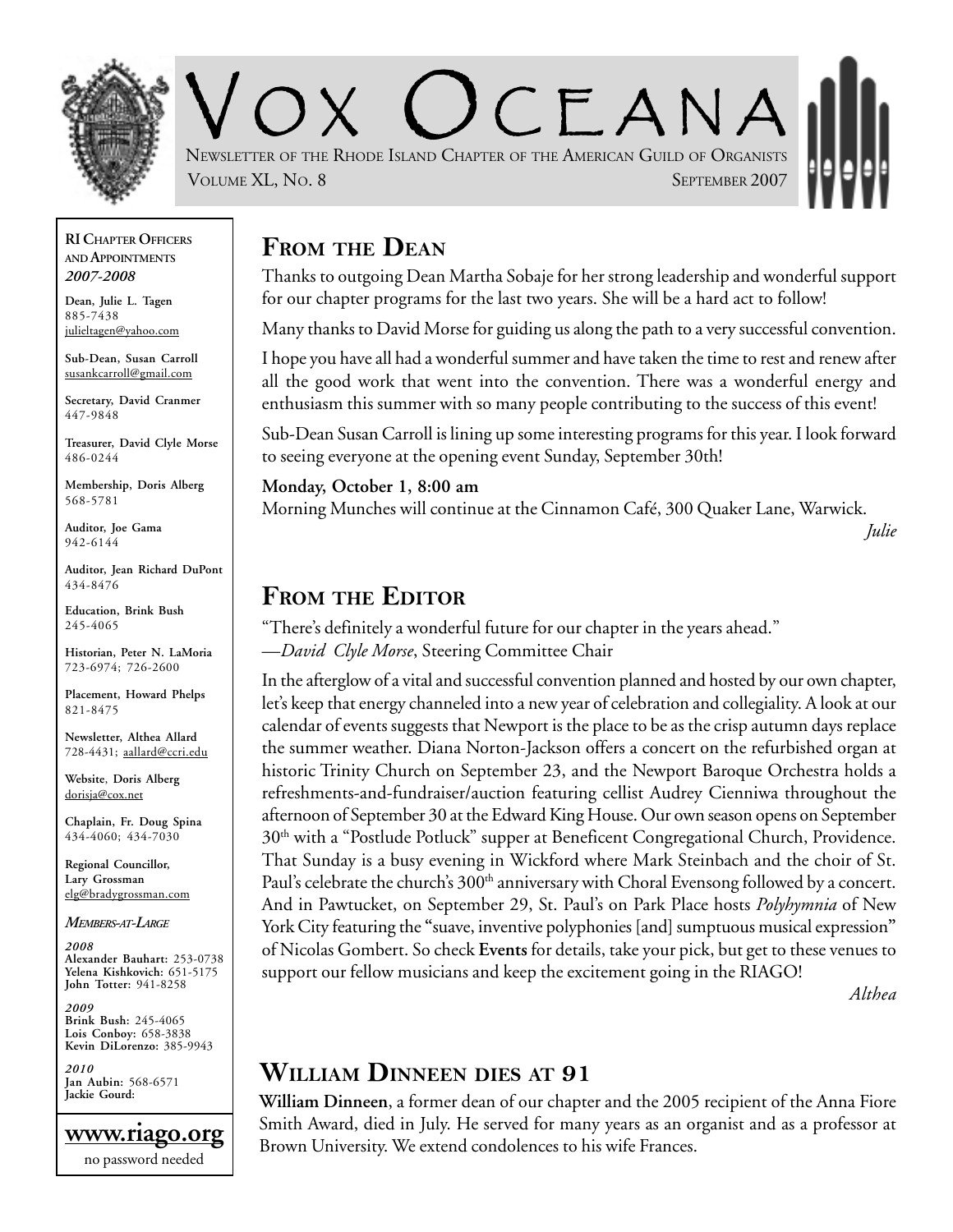# **POSTLUDE POTLUCK MEETING**

Renew acquaintances; catch up on news; pick up your directory and see what we have in store for the year! Potluck Supper on Sunday, September 30, 5:30 pm at Beneficent Congregational Church, 300 Weybosset Street, Providence. Open bench starts at 5:00 pm; appetizers at 5:30; dinner at 6:00.

Please bring a dish to share according to the first letter of your last name:

A-H: Main dish; I-P: Appetizer; Q-Z: Dessert

After dinner, we will share some of our favorite postludes; those "pull out the stops" numbers that are short crowd pleasers and can be dusted off easily. If you would like to bring a postlude to play, e-mail your titles and composers to susankcarroll@gmail.com.

#### DIRECTIONS:

**From North:** Take I-95S, Exit 21 (Atwells). Turn left onto Atwells Ave. Bear left onto Empire St. Cross Weybosset St. to access the parking lot off Chestnut St. **From South:** Take I-95N, Exit 21 (Broadway). Stay straight onto Service Rd. 8. Bear right onto Broadway. Bear right onto Empire St. Cross Weybosset St. to access parking lot off Chestnut St.

# **NOTICE FROM MEMBERSHIP CHAIR**

I want to thank the many of you who renewed promptly this year. It makes a lot of people's jobs easier both here and at National. For those of you who haven't been able to get your renewal in to me, please do so by the end of the month. Otherwise, your subscription to the national magazine may be interrupted. If your renewal form has been misplaced, please call or e-mail me and I will send another right away. I will be going to press with the RIAGO membership booklets the second week in September. Please let me know of any changes by the end of the first week in September.

Doris J. Alberg, 665 Maureen Circle, Mapleville, RI 02839; 401-568-5781; dorisja@cox.net.

# **LOOKING FOR RI ORGAN CDS**

Have you made a CD showcasing a RI organ? Bill Vineer, curator of the Vineer Organ Library in Canada, bought our Chapter CD *Pipes Rhode Island*. He is interested in other recordings of organs in Rhode Island. If you've made such a CD, let me know and I'll put you in touch with him.

#### **Sunday, September 23, 4:00 pm:**

**Diana Norton-Jackson** presents a rededication organ recital featuring works by C. Franck, J.S. Bach, J. Bonnet, M.E. Bossi and others. Trinity Church has added a Rodgers 928 digital organ and three-manual console to the existing Skinner-Wicks 30-rank pipe organ. Trinity Church, Newport. Suggested donation: \$15 to benefit the church's Parker Organ Fund. Reception follows.

#### **Friday, September 28, 7:30 pm:**

**Tessa Souter**, jazz vocalist, whose unique style "infuses jazz with the soul and passion of flamenco, Indian and Middle Eastern music…winning praise from critics around the world," opens the season for *Music Alive!* Concert Series,Wesley United Methodist Church, 114 Main St., Worcester. Free; donations accepted.

#### **Saturday, September 29 at 8:00 pm:**

Music at Park Place presents **Polyhymnia** of New York City, directed by John Bradley, in a program entitled **A Garden Enclos'd, The Genius of Nicolas Gombert (c.1490-1556)**, featuring the Missa *Quam pulchra es et quam decora* scored for six voices, the motet *Ego flos campi* for five voices, the twelve voice *Regina Caeli,* the *Magnificat* for three to eight voices, and a selection of motet settings. Nicolas Gombert's polyphonies unite sumptuous musical expression with the sensual texts of the "Song of Songs" in music honoring the Blessed Virgin Mary. St. Paul's Church, 50 Park Place, Pawtucket. Tickets \$20 advance sales, \$20 seniors, \$10 students. Information: www.musicatparkplace.com; 401-72-MUSIC.

#### **Sunday, September 30, 3:00-6:00 pm:**

Benefit Reception for the **Newport Baroque Orchestra** featuring cellist **Audrey Cienniwa** performing suites by J.S. Bach. Enjoy refreshments and bid on premiums, including items from the White Horse Tavern, the Newport Gulls and the Preservation Society of Newport County. The Edward King House, 35 King St., Newport. \$20. 401-855-3096; www.newportbaroque.org.

#### Sunday, September 30<sup>th</sup>, 5:30 pm:

Choral Evensong celebrates the 300<sup>th</sup> anniversary of St. Paul's Wickford. Music director **Mark Steinbach** presents an all Purcell Choral Evensong followed by a program of 17<sup>th</sup> century music played by *Quince*, a new 5 part string band directed by **Dana Maiben** (of *Foundling Baroque Orchestra*). This music was new when St. Paul's was new! The Old Narragansett Church, Church Lane, Wickford. (Concert follows evensong shortly after 6.) Reception follows. 294-4357